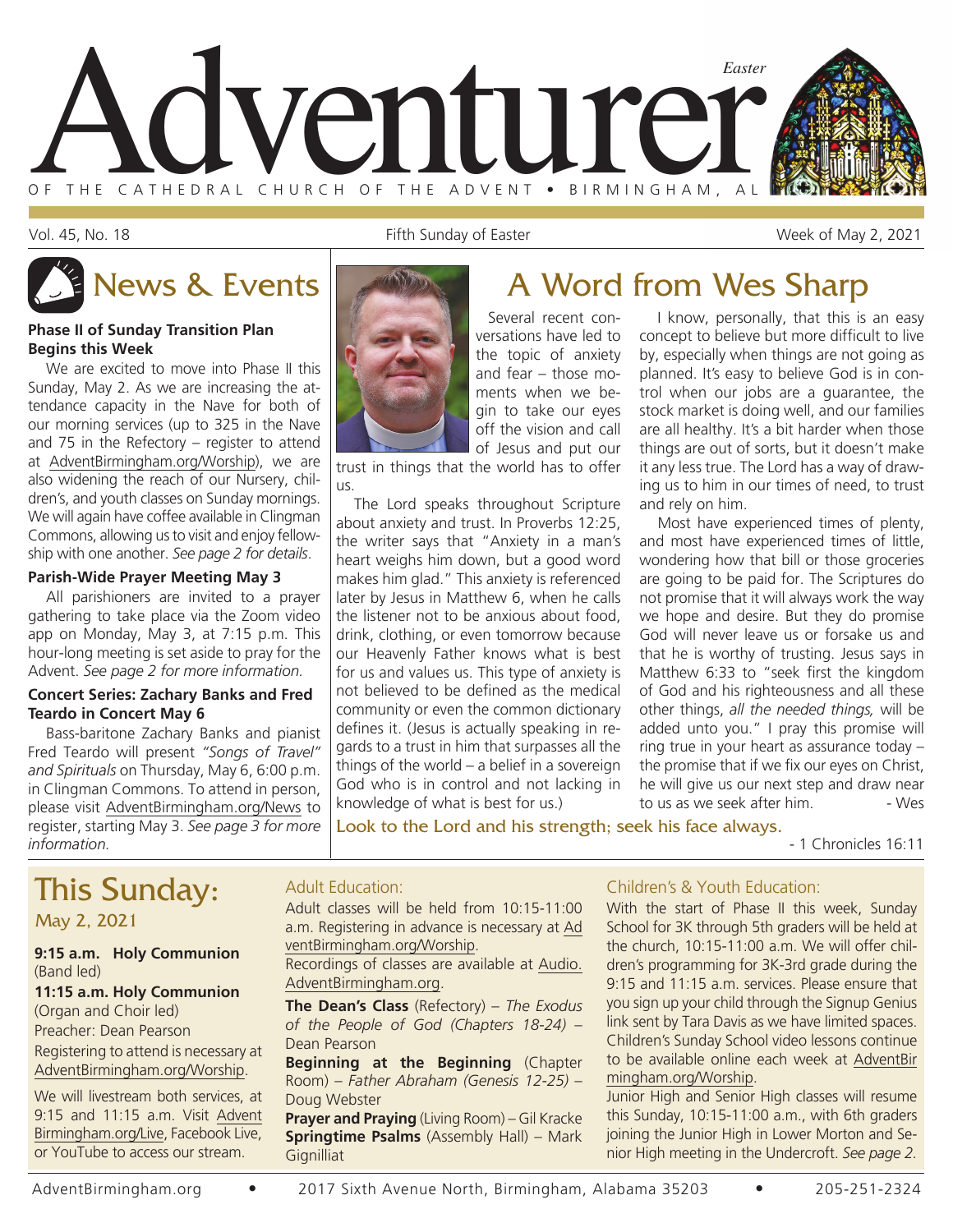

# GET INVOLVED! SEE WHAT'S GOING ON!

### Phase II of Sunday Transition Plan Begins this Week

We are excited to move into Phase II this Sunday. As we are increasing the attendance capacity in the Nave for both of our morning services, we are also widening the reach of our Nursery, children's, and youth classes on Sunday mornings. Here are some notable aspects of Phase II as well as Phase III, which we hope will begin later this summer at a date to be determined:

### *Phase II (begins this Sunday, May 2)*

- •Nave seating in every pew at both the 9:15 and 11:15 a.m. services.
- •We suggest that no more than seven people sit in a pew, allowing people to stagger themselves. (Full seating capacity is 14 people per pew.)
- •Overflow seating in the Refectory continues.
- •Registration limits increase to 325 in the Nave and 75 in the Refectory. Sign up to attend at AdventBirmingham.org/Worship.
- •The age threshold for the Nursery is lowered to include infants. Each room (the Infants, Toddlers, and Twos) will be open for up to eight children.
- •All children's and youth classes are on campus.
- •Fuller compliment of adult education classes.
- •Coffee is available in Clingman Commons.
- •Masks will be required until further notice.

### *Phase III (TBD)*

*We hope to move to Phase III later this summer, as vaccination availability and other markers continue to improve. The exact date is to be determined.*

- •No seating restrictions in the Nave.
- •No overflow seating in the Refectory.
- •No registration or masks required.
- •All three Nursery room (Infants, Toddlers, and Twos) are open, with no registration required.
- •Kindergarten through 3rd grade children will begin each service in the Nave.
- •Breakfast will resume.

# spiritual growth & fellowship

### Youth Ministry

### **Senior Night 2021 Is May 3**

All graduating high school seniors of the Advent are invited to a celebratory dinner on Monday, May 3, 5:30-7:00 p.m. at Cranmer House. The evening will include a panel answering questions about spiritual life in college. We hope all can join us so we can celebrate and send off our seniors well! Please RSVP to Rebecca (Lankford@ CathedralAdvent.com).

Jesus said, "Whoever abides in me and I in him, he it is that bears much fruit, for apart from me you can do nothing." <br>- John 15:5b

### Parish-Wide Prayer Meeting Via Zoom May 3

All parishioners are invited to a prayer gathering to take place via the Zoom video app on Monday, May 3, at 7:15 p.m. Typically held the first Monday of each month, this hour-long meeting is set aside to pray for the Advent. As Dean Pearson wrote about these gatherings, "If we are not on our knees, we are trying to do ministry in our own strength. We know that apart from the Lord Jesus we can do nothing."

 Visit AdventBirmingham.org/News to get the Zoom link, and contact Margaret Pope (Margaret@CathedralAdvent. com) for more information. We hope you can join us.

# education

### Children's Sunday School

### **Phase II of Transition Plan Brings Changes this Sunday**

The age threshold for our Nursery will be lowered to include infants this Sunday, May 2, and the Nursery now will be open to infants, toddlers, and 2-year-olds.

Throughout this school year, 3K-3rd grade children's Sunday School was held during the 9:15 and 11:15 a.m. worship services, but as Phase II begins this Sunday, the main Sunday School time for these age groups will be from 10:15- 11:00 a.m., when youth and adults are also in classes. This is the time your children are immersed in weekly Bible lessons and theology. Therefore, we highly encourage families to sign up and attend during this hour. Children's programming for 3K-3rd grade will be offered during the 9:15 and 11:15 worship services and will consist of constructive reinforcement of Christian education through games, fellowship, and gradelevel goals. 3K-3rd grade children will participate in a portion of the worship service at a later phase.

Classes for 4th and 5th grade will continue to meet from 10:15-11:00 a.m. Students in 6th grade will join the Junior High classes, meeting in Lower Morton, 10:15-11:00 a.m.

Registration is still required for the Nursery and children's classes and programming. Sign-ups are emailed by Tara Davis on Monday mornings. Contact Tara (Tara@ CathedralAdvent.com) with questions.

### Youth Sunday School

### **Jr. and Sr. High Classes Are Back this Sunday**

We are so excited to offer weekly Junior and Senior High Sunday School starting this Sunday, May 2. We are back and better than ever! Sixth graders will join 7th and 8th grade students for Junior High class in the Lower Morton Meeting Room from 10:15-11:00 a.m. All 9-12th graders will meet for Senior High class in the Undercroft at the same time. Registration is not necessary to attend youth classes, but masks are required.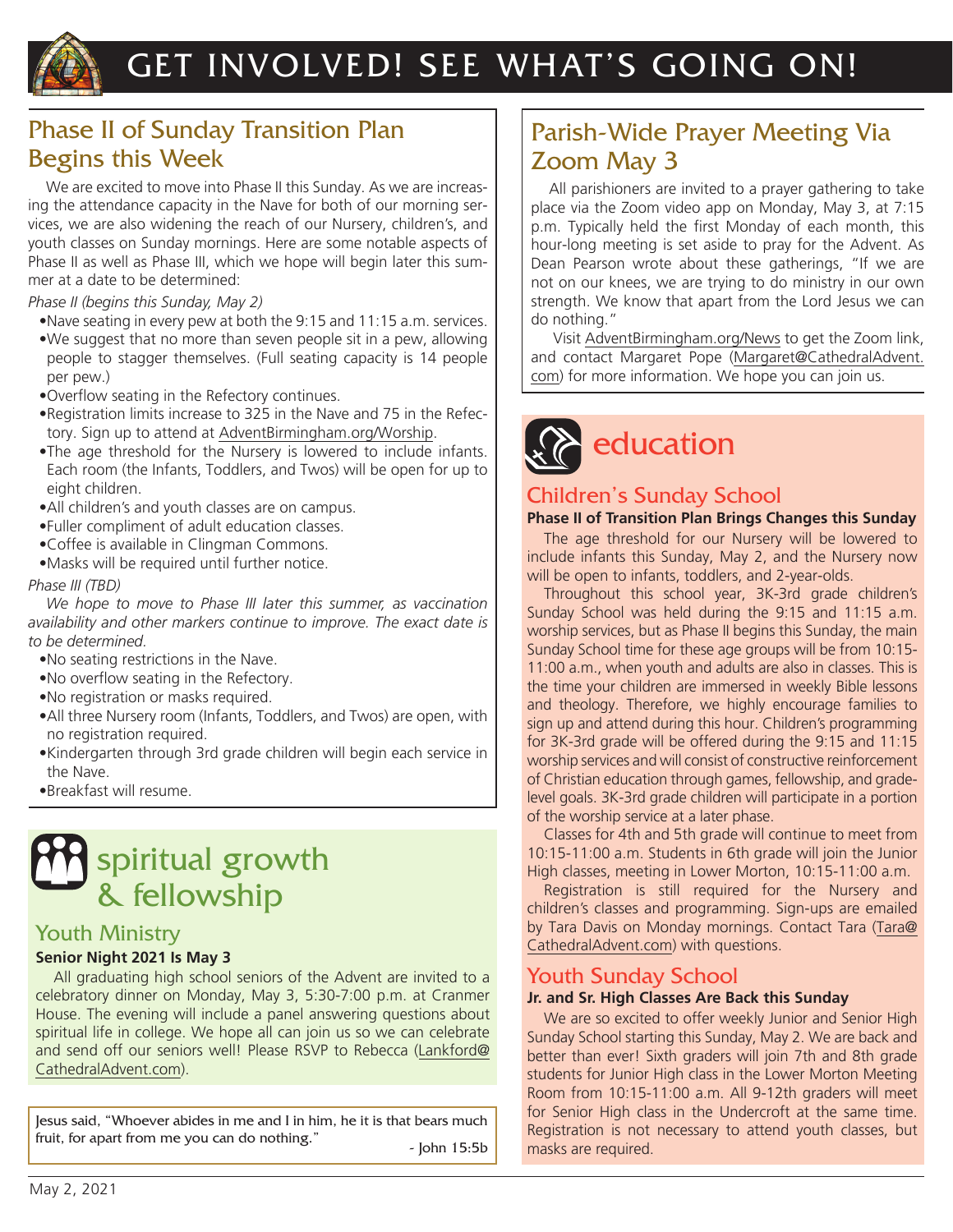(Jesus prayed to the Father) "As you sent me into the world, so I have sent (those you have given me) into the world. And for their sake I consecrate myself, that they also may be sanctified in truth."  $\sim$  John 17:18-19



### making music

### Concert Series

### **Zachary Banks and Fred Teardo to Perform May 6**

The Cathedral Concert Series will present "*Songs of Travel" and Spirituals* with bassbaritone Zachary Banks *(above right)* and pianist Fred Teardo *(below right)* on Thursday, May 6, 6:00 p.m. in Clingman Commons. Taken from Robert Louis Stevenson's collection of poetry of the same name, Ralph Vaughan Williams' *Songs of Travel* is a cycle of nine songs for baritone and piano. Mr. Banks will sing the cycle as well as a selection of spirituals.

A member of our Cathedral Choir, Mr. Banks earned Bachelor of Arts in Voice and Bachelor of Music in Choral Education degrees from the University of Montevallo. He serves as Choir Director at his high-school alma mater, Birmingham's Ramsay High School. Dr. Teardo is the Advent's Director of Music and Organist.

This concert will be open to a limited

in-person audience. To register, please visit AdventBirmingham. org/News; registration will open on Monday, May 3. The concert will also be livestreamed on AdventBirmingham.org/Live and associated digital platforms, and be made available for later listening.

### Midday Music

### **ASO Musicians to Present Music for Flute and Clarinet April 30**

Our 2020-2021 Midday Music series will conclude on Friday, April 30, 12:30 p.m. in the Nave with a free, 30-minute concert by Lisa Wienhold, flute, and Kathleen Costello, clarinet. Both are members of the Alabama Symphony Orchestra, with Ms. Wienhold serving as principal flutist since 1997, and Ms. Costello as principal clarinetist since 2006. Their program will include music by Bach, Muczynski, Villa-Lobos, and Rutter.

We are pleased to be able to open this concert to a limited public audience. To sign up to attend, please visit AdventBirmingham. org/News. The performance will also be livestreamed on AdventBirmingham.org/Live and associated digital platforms for anyone unable to attend in person, and will be available for later listening.

In this is love, not that we have loved God but that he loved us and sent his Son to be the propitiation for our sins. Beloved, if God so loved us, we also ought to love one another.  $-1$  John 4:10-11

There is no fear in love, but perfect love casts out fear. For fear has to do with punishment, and whoever fears has not been perfected in love. We love because he first loved us.  $-1$  John 4:18-19





# worship

### Holy Communion

### **Receiving Communion this Sunday**

We will have services of Holy Communion at 9:15 and 11:15 a.m. this Sunday, May 2. Upon arriving at a service, worshipers will receive an individualized package containing a wafer and wine. At the appropriate time, the Officiant will direct everyone to receive Communion at their seats. We will not be going forward for Communion.

### Choral Evensong

### **Service for Ascension Day Set for May 13**

The Cathedral Choir will sing Choral Evensong for Ascension Day on Thursday, May 13, at 5:30 p.m. in the Nave. Evensong, a sung version of the Evening Prayer service, is drawn almost entirely from the Bible. Its primary purpose is to proclaim the wonderful works of God in the life, death, and resurrection of Jesus Christ through prayer and praise. Canon Smalley will preach.

To register for in-person attendance, please visit Advent Birmingham.org/Worship, starting Friday, May 7. The concert will also be livestreamed on AdventBirmingham.org/Live and associated digital platforms.

Come join us in celebration of the Ascension of our Lord, and worship the Lord in the beauty of holiness.

### **Lectionary**

*Sunday, May 2:* Psalm 22:24-30 • Acts 8:26-40 1 John 4:7-21 • John 15:1-8

## spiritual growth & fellowship

### Youth Ministry

### **Jr. High Mystery Trip Set for July 13-15**

All rising 7th-9th graders are invited to come July 13-15 when we will travel together to a place you'll find out about as soon as we get there! Cost is \$275, and financial help is available. Register at AdventBirmingham.org/Youth. Contact Tucker Fleming (Tucker@CathedralAdvent.com) for more information.

### **Sr. High Mystery Trip Returning July 20-22**

The beloved Mystery Trip is back! All current 9th-12th graders are invited on this journey July 20-22. Where are we going? That's for us to know and you to find out. (We will let parents know our destination before we depart.) Cost is \$275, and financial assistance is available. Register at AdventBirmingham.org/Youth. Contact Rebecca (Lankford@ CathedralAdvent.com) for details.